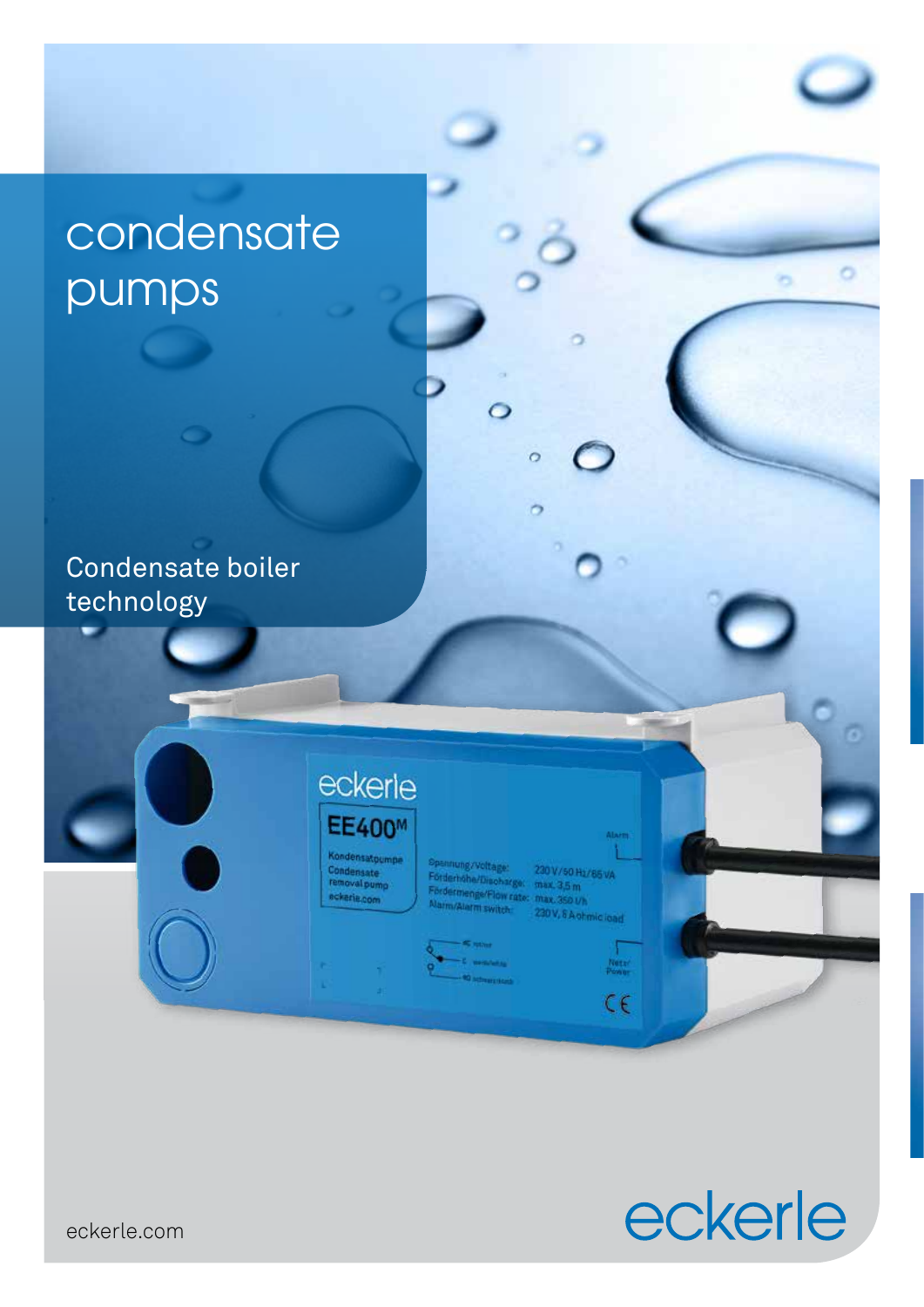## Condensate pumps in condensing boiler technology

Condensation is the transition of a substance from a gaseous form to a liquid aggregate state. Condensate forms as a result of this. This process occurs under certain pressure and temperature conditions, which are called the condensation point. The higher the hydrogen content of a fuel, the higher the amount of water vapour that is contained in the exhaust gas after combustion of the fuel.

During the combustion of, for example, methane, a molecule produces approximately twice the mass of water (steam). The conversion of C to CO<sub>2</sub> and H to H<sub>2</sub>O releases energy. The main water quantity is produced by the oxidation of the fuel's hydrogen atoms.

This is the reason why the water vapour dew point in flue gas is about 59°C during the combustion of natural gas and when burning fuel oil at approx. 48°C.

If this process does not happen naturally, it is the task of condensate pumps to use gravity by raising the condensate above a certain height and pumping it into another remote sequence.

Eckerle pumps are fully-automated and controlled using internal sensor technology.



## Condensate pump for high discharge heads

#### Usage

Sophisticated condensate extraction system without neutralisation for gas condensing boilers.

#### **Description**

- Reduced noise piston pump with high discharge head (up to 10 m / 32 ft)
- Electronic controls with follow-up time to
- reduce switching frequency Low voltage minimises contact wear to the working and alarm float switches
- Normally open contact
- (up to 8 A resistive load)
- Integrated suction filter and unidirectional valve

## For gas condensing systems up to 50 kW

### Technical Data:

| Dimensions<br>$(L \times W \times H)$ | 244 x 174 x 144 mm                                                                             |
|---------------------------------------|------------------------------------------------------------------------------------------------|
| Electrical spec.                      | 230 V / 50 Hz, 40 W                                                                            |
| Alarm switch                          | max. 230V, 8A (NO/NC)<br>ohmic load (potential free)<br>NO normally open<br>NC normally closed |
| Max. flow rate                        | 14 l/h                                                                                         |
| Max. delivery height 10 m             |                                                                                                |
| Tank capacity                         | 1,6 l                                                                                          |
| Pressure hose $-$ Ø                   | $6 \times 1.5$ mm                                                                              |
| Infeed height                         | 83 mm                                                                                          |
| Weight                                | 1,6 kg                                                                                         |
|                                       |                                                                                                |

## $EKF15-25NB$



## Condensate Pump w. neutralisation system

#### Usage

Sophisticated condensate extraction system with neutralisation. Particularly suited to small systems up to 25 kW (extensible for systems up to 100 kW with additional tank NB50).

#### **Description**

- Reduced noise piston pump with high discharge head (up to 10 m / 32 ft)
- Electronic controls with follow-up time to reduce switching frequency
- Low voltage minimises contact wear to the working and alarm float switches
- Normally open contact (up to 8 A resistive load)
- Integrated suction filter and unidirectional valve

With carbon kit (order no. 23014) also suitable to use with oil fired condensing boilers.

## For gas condensing systems up to 100 kW

## Technical Data:

| Dimensions<br>(L x W x H) | 244 x 174 x 261 mm                                                                             |
|---------------------------|------------------------------------------------------------------------------------------------|
| Electrical spec.          | 230 V / 50 Hz, 40 W                                                                            |
| Alarm switch              | max. 230V, 8A (NO/NC)<br>ohmic load (potential free)<br>NO normally open<br>NC normally closed |
| Max. flow rate            | 14 l/h                                                                                         |
| Max. delivery height      | 10 m                                                                                           |
| Tank capacity             | 6 l                                                                                            |
| Pressure hose – Ø         | $6 \times 1.5$ mm                                                                              |
| Neutralisation            | up to 25 kW                                                                                    |
| Infeed height             | 200 mm                                                                                         |
| Weight                    | 2,7 kg<br>(with granular material)                                                             |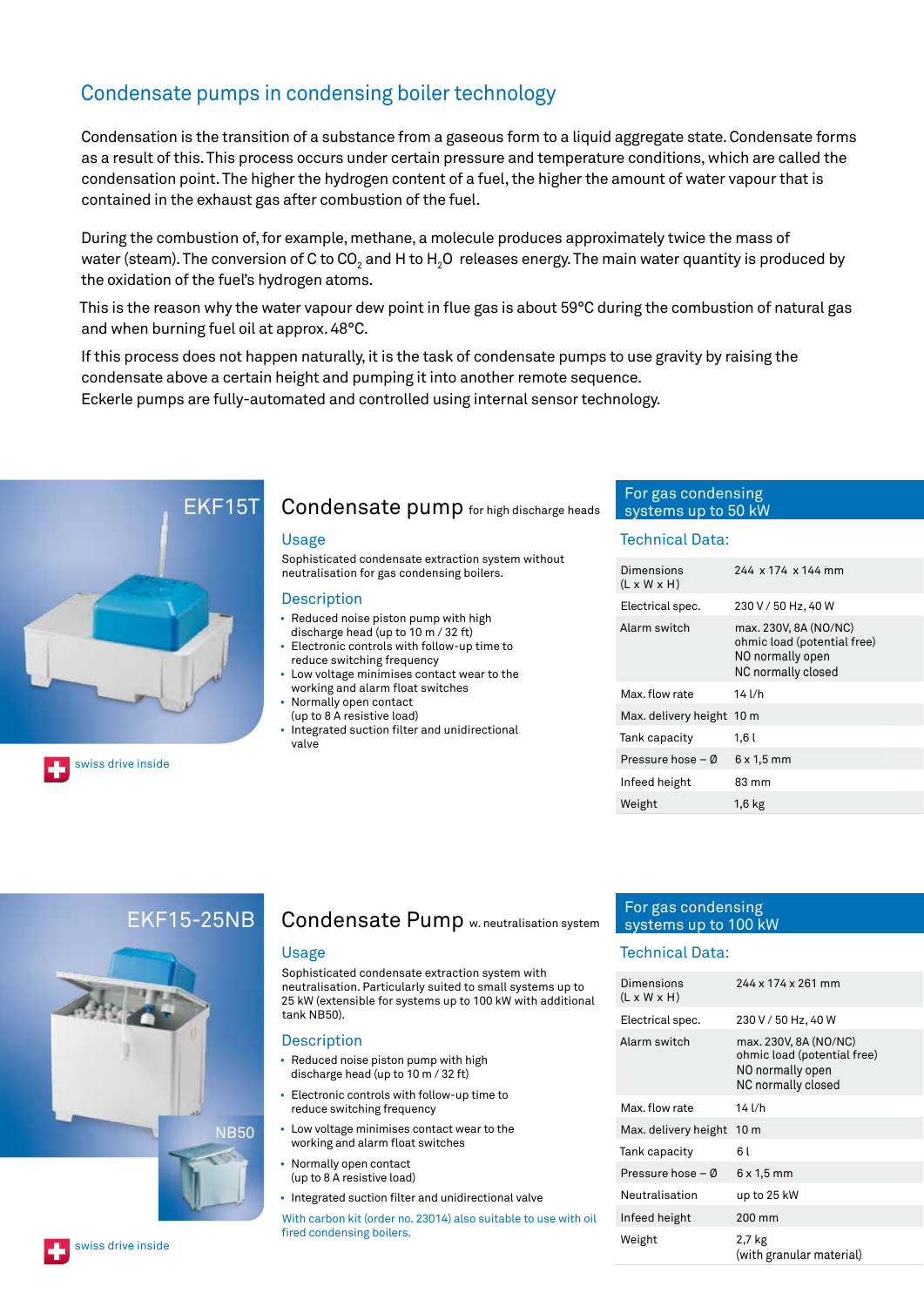## Eckerle offers you two pump principles

1. Electromagnetic pump If you want to achieve high discharge heads, then choose our tank pumps EKF15T, EKF15-25NB and EKF17-60NB. The Teflon-cone valves used reliably seal and are also dirt resistant during prolonged operation. In addition, the material is very stable against acid condensate. 2. Centrifugal pump Our tank pumps EE300, EE400M and EE400 M Premium are equipped with this robust pump technology. Main features of the volumetrically wide-open positive displacement principle includes its high displacement volumes and dirt resistance. Special encapsulated versions with a higher protection rating – like the EE400M / EE400M Premium – can be operated in harsh environments with high humidity

levels and with media that is far from the PH neutral range.



## Condensate Pump w. neutralisation system

#### Usage

The EKF17-60 NB pumping system is suitable for neutralising condensate in gas condensing boilers. The system is designed for boilers up to 600 kW.

### **Description**

- Reliable and powerful
- Cost-effective full system
- Tank optionally available without pump as neutralisation system
- Easy to maintain
- Granular material and PH testing strips included

Also suitable for use with oil condensing boilers with swiss drive inside extension set (order no. 23015).

## For gas condensing systems up to 600 kW

## Technical Data:

| Dimensions<br>$(L \times W \times H)$ | 655 x 400 x 245 mm                                                                             |
|---------------------------------------|------------------------------------------------------------------------------------------------|
| Electrical spec.                      | 230 V / 50 Hz, 45 W                                                                            |
| Alarm switch                          | max. 230V, 8A (NO/NC)<br>ohmic load (potential free)<br>NO normally open<br>NC normally closed |
| Max, flow rate                        | 120 l/h                                                                                        |
| Max. delivery height                  | 15m                                                                                            |
| Tank capacity                         | 47 I                                                                                           |
| Pressure hose – 0                     | $8 \times 2$ mm                                                                                |
| Neutralisation                        | up to 600 kW                                                                                   |
| Infeed height                         | 175 mm                                                                                         |
| Weight                                | 31 kg<br>(with granular material)                                                              |



## Neutralisation system

#### Usage

The NB600 continuous neutralisation system was developed for gas-powered condensing devices with higher heating capacity.

### Description

 The neutralisation limit of the 5-chamber NB600 system equates to a burner output of 600 kW. It features simple assembly and low maintenance requirements.

An optimised neutralisation result is achieved at a pH value of 6.5.

## For gas condensing systems up to 600 kW

### Technical Data:

| Necessary<br>granule filling<br>(Applies also to<br>EKF 17-60NB) | 600 kW $\sim$ 10 kg<br>400 kW $\sim$ 7 kg<br>200 kW ~ 4 kg |
|------------------------------------------------------------------|------------------------------------------------------------|
| Dimensions<br>$(L \times W \times H)$                            | 655 x 400 x 185 mm                                         |
| Infeed height                                                    | 150 mm                                                     |
| Outlet height                                                    | 80 mm                                                      |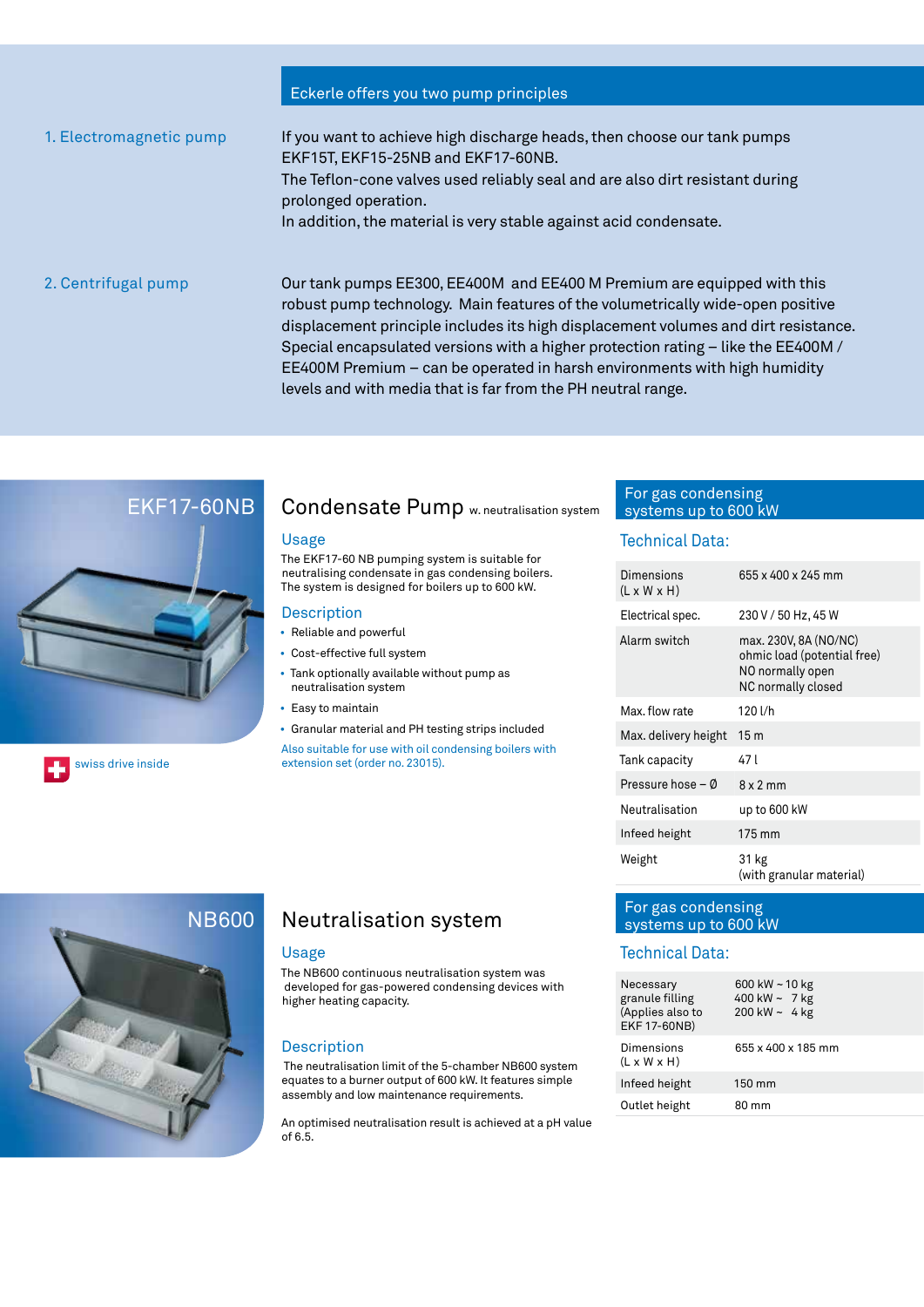## EE300



## Condensate pump w/o neutralisation

#### Usage

The Eckerle EE300 condensate pump is designed for extracting condensation from air conditioning systems, commercial refrigeration cases, dehumidifiers and flue condensing furnaces, water heaters and boilers. The case is made from ABS plastic and is therefore chemically resistant to acidic condensate. (≥PH3)

#### **Description**

- Silent running centrifugal with 1.5 m power cord
- Check valve to prevent back-flow of liquid into the unit
- Compact size
- Attractive design
- Overflow safety alarm switch (only EE300)

## For gas condensing systems up to 300 kW

## Technical Data:

| Dimensions<br>$(L \times W \times H)$ | 200 x 105 x 160 mm                                                                             |
|---------------------------------------|------------------------------------------------------------------------------------------------|
| Electrical data                       | 230V, 50/60 Hz, 65 W                                                                           |
| Alarm switch                          | max. 230V, 3A (NO/NC)<br>ohmic load (potential free)<br>NO normally open<br>NC normally closed |
| Max, flow rate                        | 200 l/h                                                                                        |
| Max. delivery height                  |                                                                                                |
|                                       | 4 m                                                                                            |
| Tank capacity                         | max.11                                                                                         |
| Pressure hose – Ø                     | $8 \times 2$ mm                                                                                |
| Infeed height                         | 77 mm                                                                                          |



## Condensate pump w/o neutralisation

#### Usage

The Eckerle EE400M condensate pump is designed for extracting condensation from air conditioning systems, commercial refrigeration cases, dehumidifiers and flue condensing furnaces, water heaters and boilers. The case is made from ABS plastic and is therefore chemically resistant to acidic condensate. (≥PH3)

## **Description**

- Extremely quiet and vibration free
- Pump encapsulated and fluid-cooled
- Protection class IP 55 (resistant to water jets)
- Max. medium temperature 70° C / 158° F
- Compact, space-saving construction
- High quality plastic pump housing, incl. wall bracket
- Overflow protection via separate float control with cable connection
- Integrated check valve

Pump unit can be used in an external pan as well. Pan height: min. 62 mm, max. 70 mm

## EE400M Premium



## With OPTAK fault detector



## Condensate Pump w/o neutralisation

#### Usage

The Eckerle EE400M condensate pump is designed for extracting condensation from air conditioning systems, commercial refrigeration cases, dehumidifiers and flue condensing furnaces, water heaters and boilers. The case is made from ABS plastic and is therefore chemically resistant to acidic condensate. (≥PH3) **Description** 

Design as for EE400M – additonally includes:

- Separate overflow protection with special "OPTAK" fault sensor with LED and audible alarm
- including 6 m PVC hose (8 x 2 mm)

Benefit: Savings on material and assembly costs as no additional electrical installation required.

## For gas condensing systems up to 400 kW

#### Technical Data:

| Dimensions<br>$(L \times W \times H)$ | 185 x 85 x 100 mm                                                                              |  |
|---------------------------------------|------------------------------------------------------------------------------------------------|--|
| Electrical spec.                      | 230 V, 50 / 60 Hz, 65 W                                                                        |  |
| Alarm switch                          | max. 230V, 8A (NO/NC)<br>ohmic load (potential free)<br>NO normally open<br>NC normally closed |  |
| Max, flow rate                        | 350 l/h                                                                                        |  |
| Max. delivery height                  | 4 m                                                                                            |  |
| Tank capacity                         | max. 0,5 l                                                                                     |  |
| Pressure hose $-$ 0                   | $8 \times 2$ mm                                                                                |  |
| Infeed height                         | 83 mm                                                                                          |  |
| Weight                                | $1,3$ kg                                                                                       |  |
| Operating points*                     | Alarm: max. 55 mm<br>Start: 52 ± 1 mm<br>Stop: 24 ± 1 mm                                       |  |

## For gas condensing systems up to 400 kW

## Technical Data:

| Dimensions<br>$(L \times W \times H)$ | 185 x 85 x 100 mm                                            |
|---------------------------------------|--------------------------------------------------------------|
| Electrical spec.                      | 230 V, 50 / 60 Hz, 65 W                                      |
| Max. flow rate                        | 350 l/h                                                      |
| Max. delivery<br>height.              | 4 m                                                          |
| Tank capacity                         | max. 0,5 l                                                   |
| Pressure hose $-$ 0                   | $8 \times 2$ mm                                              |
| Infeed height                         | 83 mm                                                        |
| Weight                                | $1,6$ kg                                                     |
| Operating points*                     | Alarm: max, 55 mm<br>Start: 52 ± 1 mm<br>Stop: $24 \pm 1$ mm |
| EE400M Premium                        | Safety device visual and<br>acoustical alarm                 |

\*Measurements from mounting surface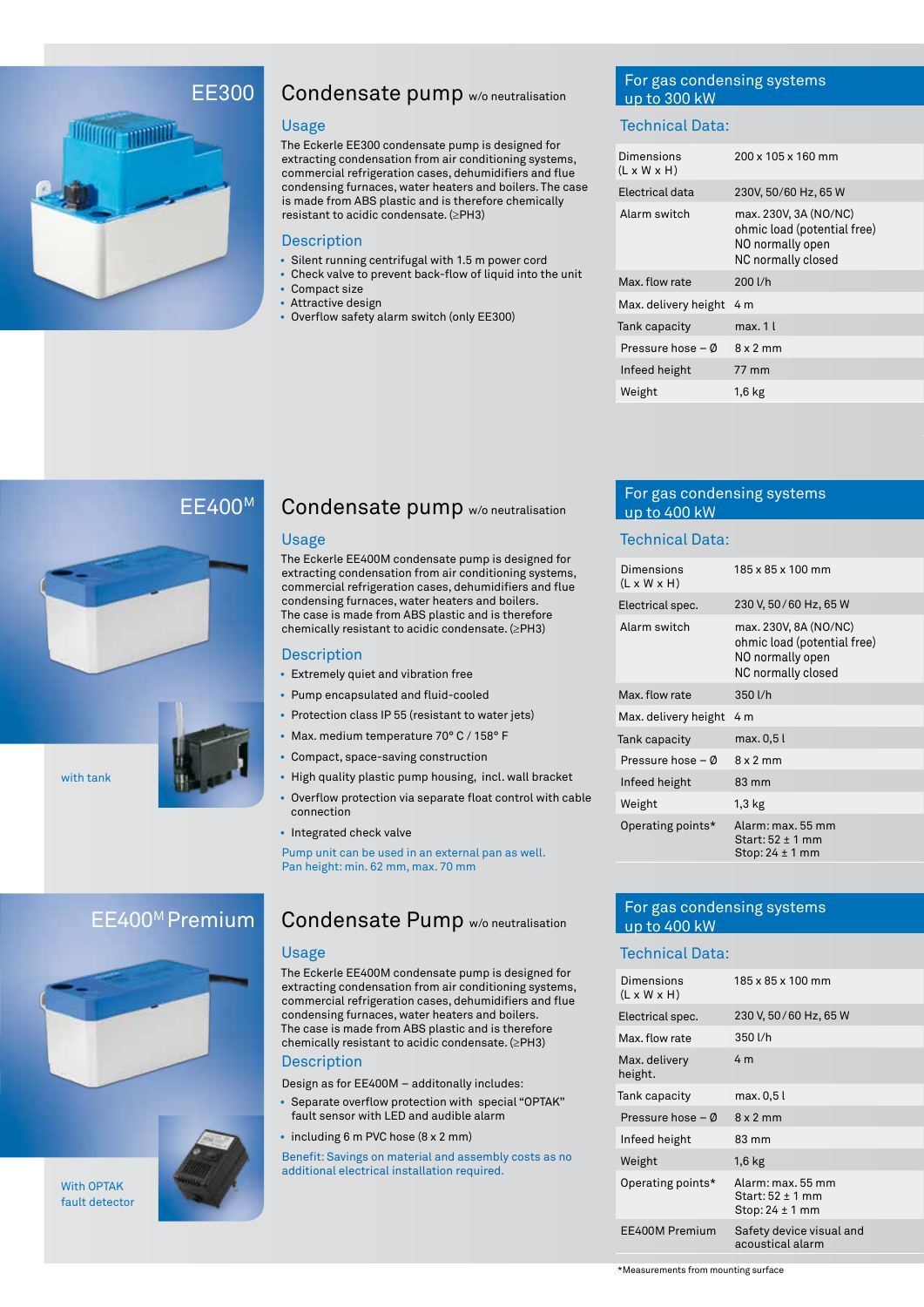## Performance Diagrams